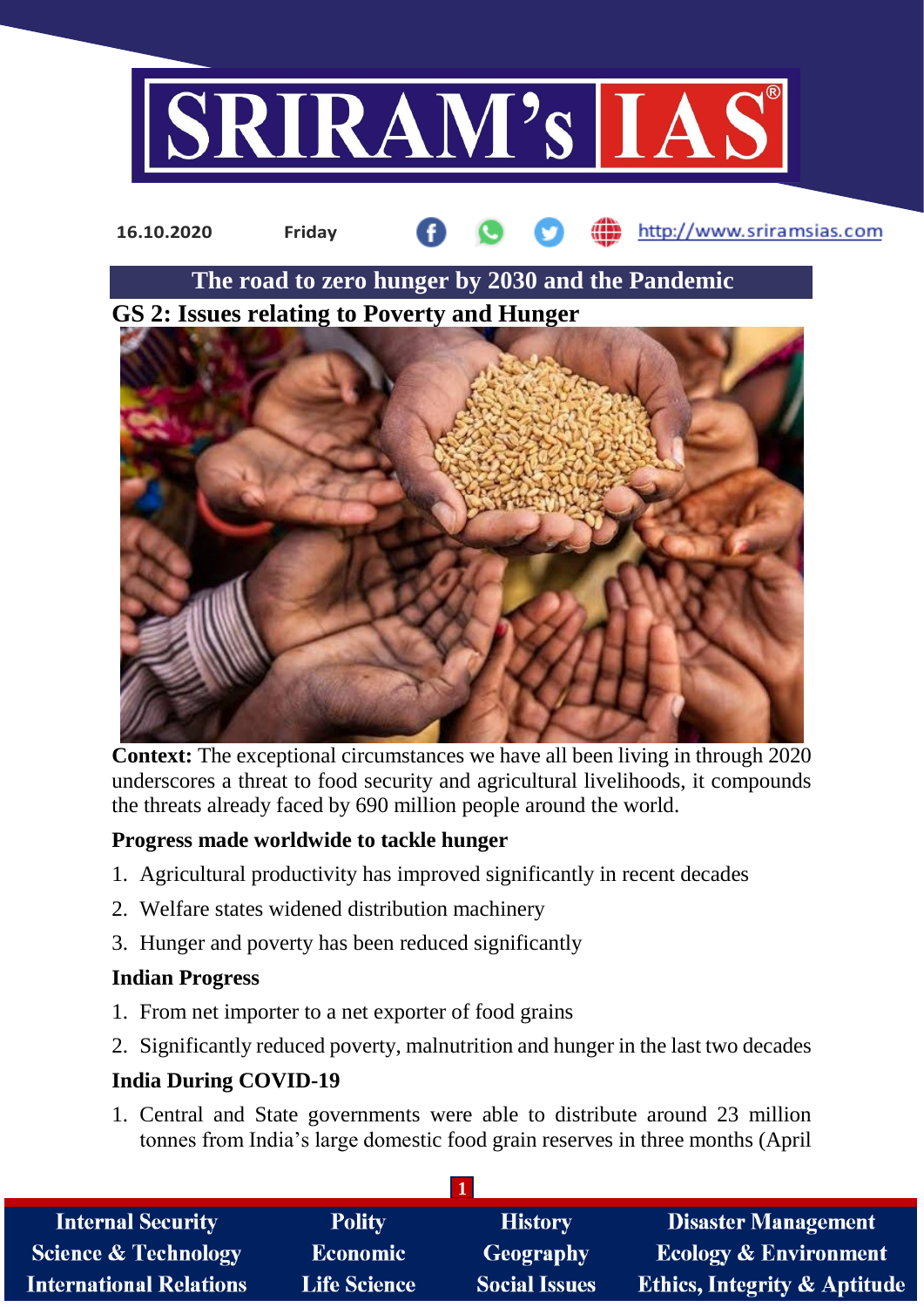

#### http://www.sriramsias.com **16.10.2020 Friday**

to June) through the Public Distribution System, providing much-needed emergency assistance to families around the country.

2. The government also successfully mobilised food rations for 820 million people from April to November 2020

#### **Challenges ahead: India Specific and Global**

- 1. Climate change continues to be a real and potent threat to agrobiodiversity.
- 2. Agrobiodiversity is crucial for food security to productivity to livelihoods across food and farm systems
- 3. A multilateral institution like WFP are underfunded for years
- 4. climate-related shocks made it difficult for farmers to deal with pest and locust attacks, as well as floods and cyclones
- 5. the novel coronavirus pandemic is reversing the substantial gains made in the fight against poverty, hunger and malnutrition
- 6. Intensified food production systems with excessive use of chemicals and unsustainable farming practices cause soil degradation, fast depletion of groundwater table and rapid loss of agro-biodiversity.
- 7. These challenges multiply with an increase in fragmentation of landholdings. Particularly in India, more than 86% of farmers have less than two hectares of land contributing around 60% of the total food grain production and over half the country's fruits and vegetables.

#### **Interconnected Challenges**

There is an inter-connectedness among various challenges. For example, food, energy and water security are interlinked with strong feedback loops. Enhancing food security may lead to diminished water and energy security. It may also have a collateral impact on health security. Raising crop yields with current agricultural strategies means higher incremental use of chemical fertilizers and toxic pesticides. India's unprotected farmers are exposed to serious health risks as a result and often get bankrupted not due to crop failure but debilitating health costs. It is in recognition of these inter-connections that the international community agreed on a set of Sustainable Development Goals (SDGs). The SDGs are cross-domain but also cross-national in character, and hence demand greater multilateral cooperation in order to succeed.

| <b>Internal Security</b>        | <b>Polity</b>       | <b>History</b>       | <b>Disaster Management</b>              |
|---------------------------------|---------------------|----------------------|-----------------------------------------|
| <b>Science &amp; Technology</b> | <b>Economic</b>     | Geography            | <b>Ecology &amp; Environment</b>        |
| <b>International Relations</b>  | <b>Life Science</b> | <b>Social Issues</b> | <b>Ethics, Integrity &amp; Aptitude</b> |

**2**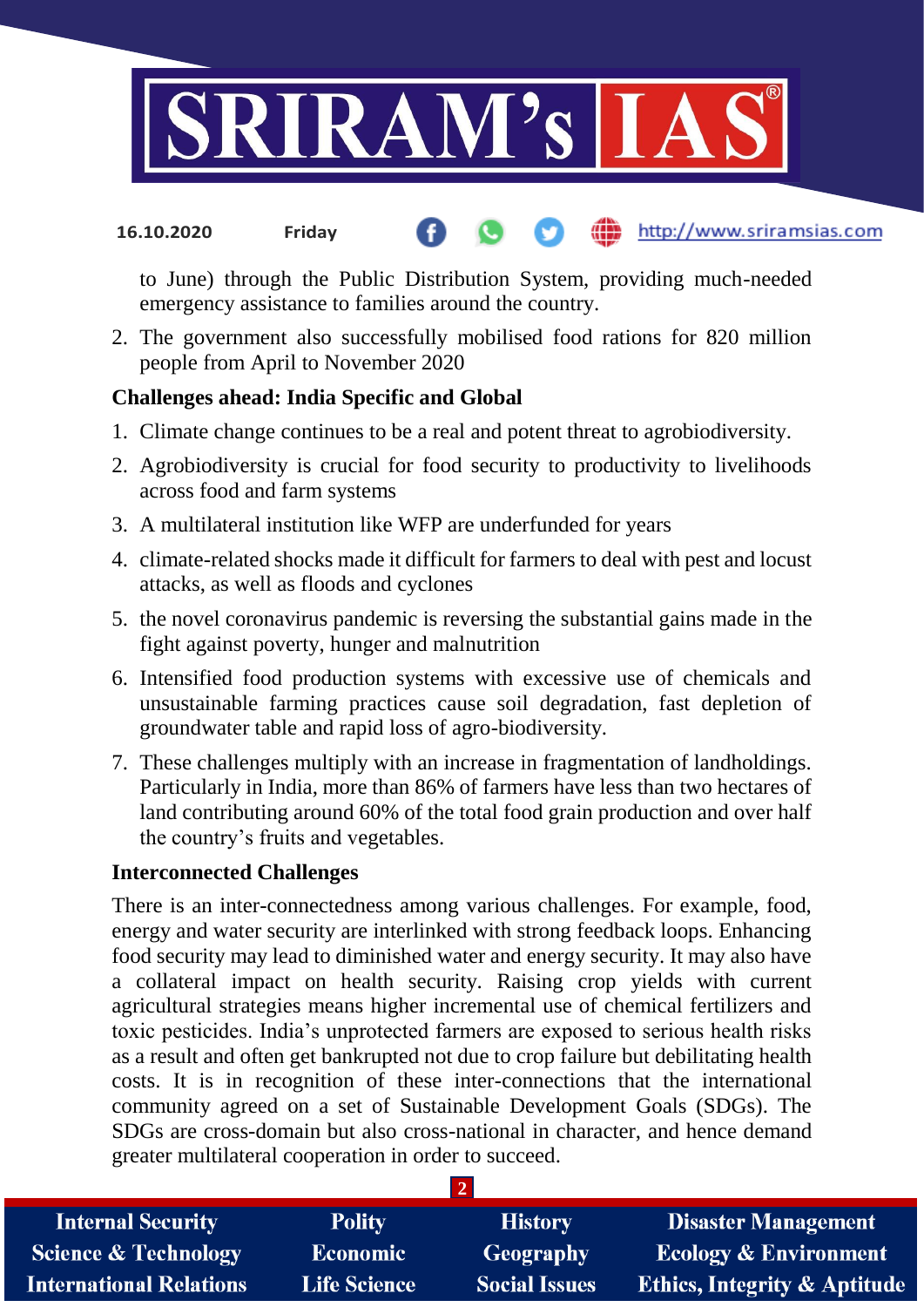

**16.10.2020 Friday**

#### http://www.sriramsias.com

#### **Way Forward**

- 1. All this points to two undeniable imperatives: the way we produce food must change through agroecology and sustainable production practices in agriculture and allied sectors;
- 2. We must stop the waste one-third of the food we produce is wasted.
- 3. Multilateralism is the answer to the hunger challenge, particularly in COVID times.
- 4. The world needs to come out of the awful dilemma of global integration without solidarity to fight challenges like a climate change, pandemic and food security.
- 5. There is a need for a more democratic world order since a lack of cooperation from even a single state may frustrate success in tackling a global challenge.
- 6. The UN, and it's three agencies the FAO (The Food and Agriculture Organization), IFAD (International Fund for Agricultural Development) and WFP (The World Food Programme) — should remain committed to working with government, civil society, farmers' organisations and the private sector to build sustainable food systems.

| <b>Internal Security</b>        | <b>Polity</b>       | <b>History</b>       | <b>Disaster Management</b>              |
|---------------------------------|---------------------|----------------------|-----------------------------------------|
| <b>Science &amp; Technology</b> | <b>Economic</b>     | Geography            | <b>Ecology &amp; Environment</b>        |
| <b>International Relations</b>  | <b>Life Science</b> | <b>Social Issues</b> | <b>Ethics, Integrity &amp; Aptitude</b> |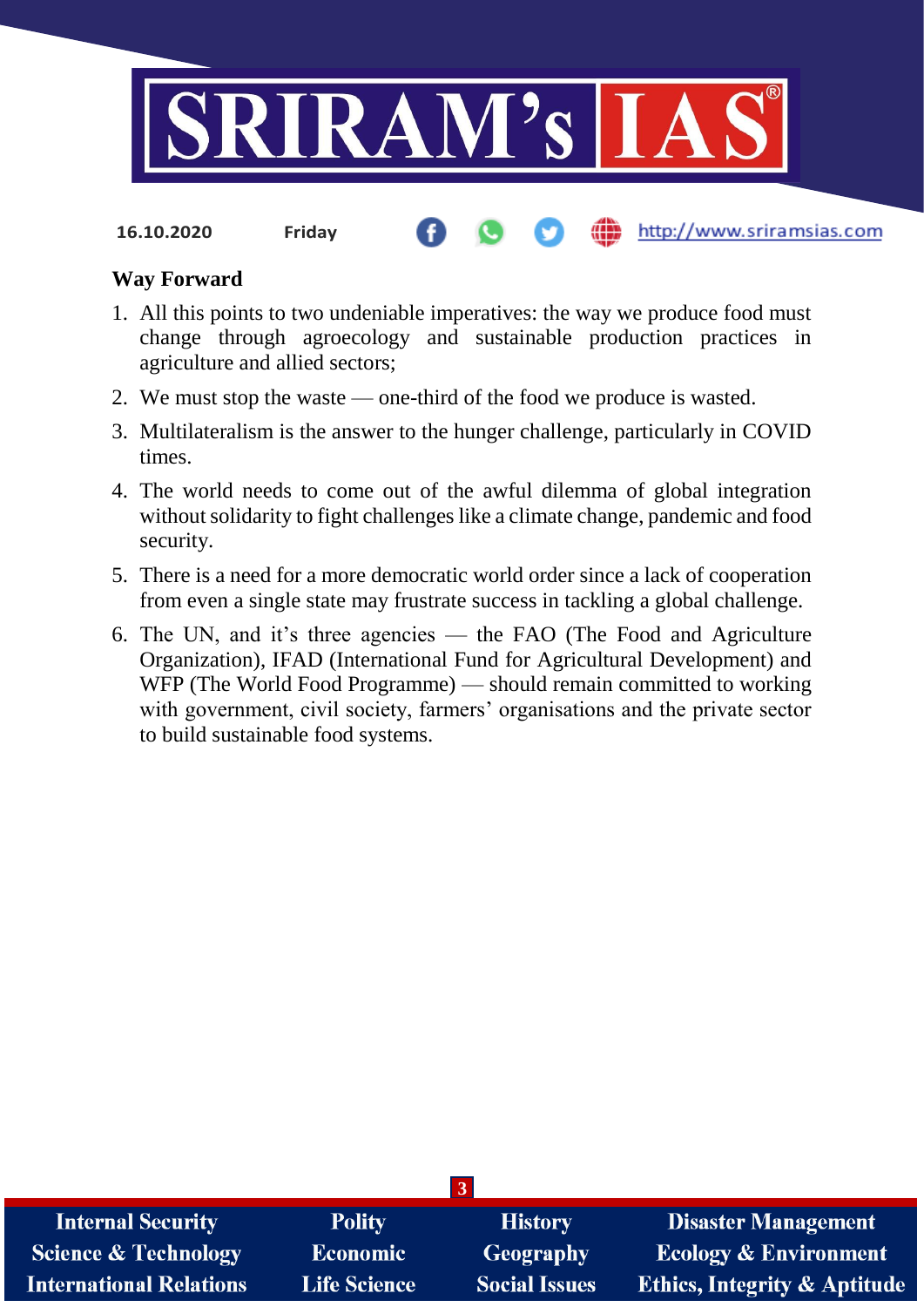

# http://www.sriramsias.com **16.10.2020 Friday Should the government regulate TRPs? GS 2: Statutory, Regulatory and various Quasi-Judicial Bodies.**

Last week, the Mumbai Police said that a TRP (Target Rating Points) racket involving three news channels had been busted. Since then, the Broadcast Audience Research Council (BARC), which monitors the TRPs, has suspended ratings of news channels for three months. The alleged scam has once again highlighted the need for regulation. Television channels are driven by TRPs and it is viewership that drives their business.

#### **What is the issue?**

Viewership generates advertisement spending of nearly ₹27,000 crores. Now, every channel from Doordarshan (DD) to the private channels are eyeing this money. This share should be distributed honestly. And that is where the dishonesty comes through TRPs. The financial fraud is one aspect. Now because of that cheating, the channels' ratings are getting distorted. That is the other aspect. Channels are spreading a hate narrative which is violative of the fundamental right of the citizen to know the truth through the media. The media has become a source of disinformation. this is the ethical issue. Both dimensions, legal and ethical, are equally serious. What is now being investigated is financial fraud, which is good enough. We should get to the bottom of the problem.

| <b>Internal Security</b>        | <b>Polity</b>       | <b>History</b>       | <b>Disaster Management</b>              |
|---------------------------------|---------------------|----------------------|-----------------------------------------|
| <b>Science &amp; Technology</b> | Economic            | Geography            | <b>Ecology &amp; Environment</b>        |
| <b>International Relations</b>  | <b>Life Science</b> | <b>Social Issues</b> | <b>Ethics, Integrity &amp; Aptitude</b> |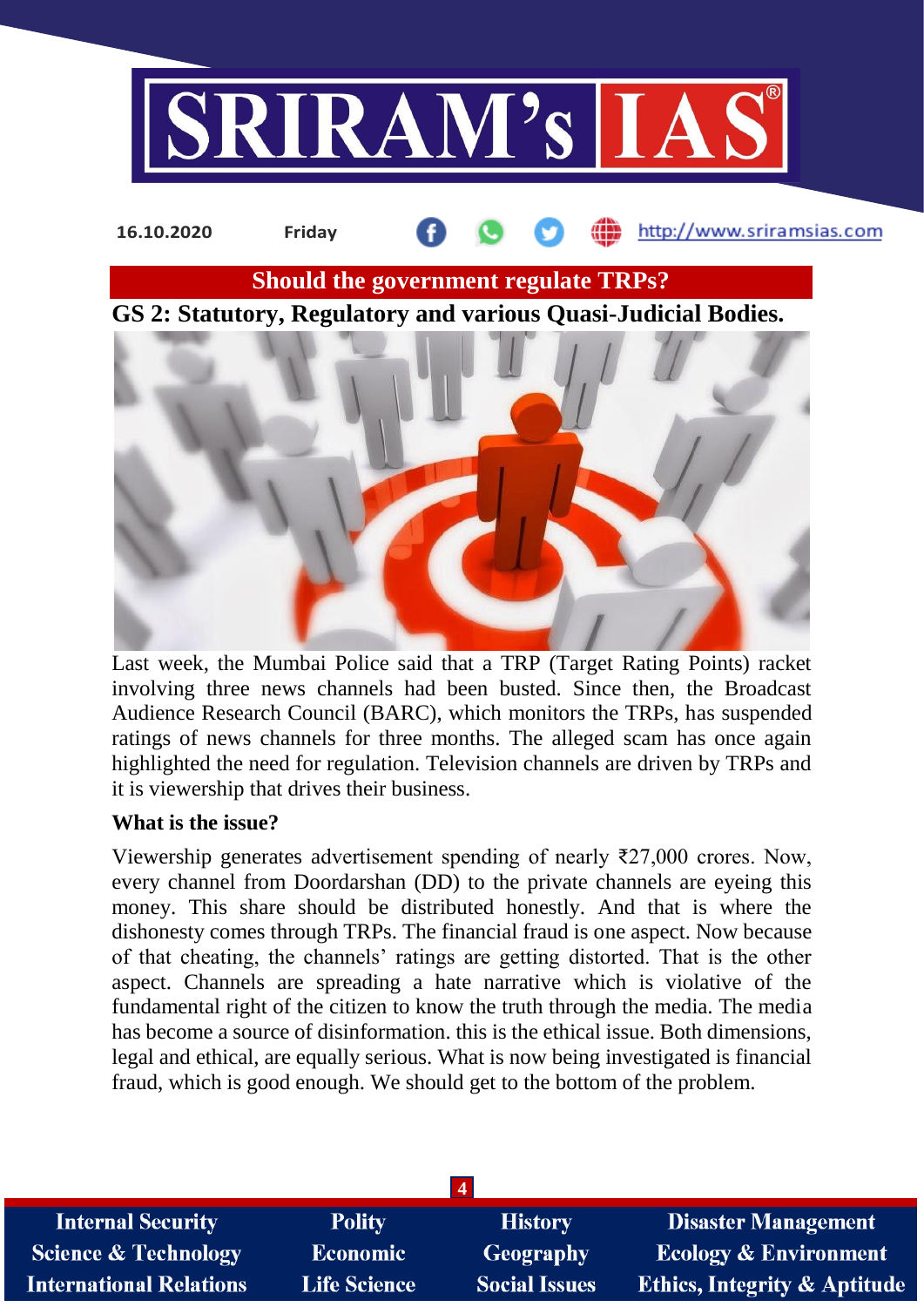

## **TRP (Target Rating Points)**

Advertising TRPs, or target rating points, are the percentage of a company's target audience that sees its commercials or advertisements. Target audiences are groups of customers who are most likely to purchase a company's products and services. Most small companies measure TRPs for each type of advertising, including television, print, Internet, radio and outdoor advertising. TRPs are calculated by various media companies using a specific formula. Using TRPs as a metric carries certain advantages and disadvantages.

#### **Television Rating Point**

TRP is a Television Rating Point. It is the tool that tells us which channel and the programme are viewed most or it indicates the popularity of a TV channel or a programme. It shows how many times people are watching a channel or a particular programme. TRP enables advertisers and investors to understand the mood of the people. According to the TRP of a TV Channel or programme, advertisers decide where to display their advertisements and investors will decide about the investment of the money.

The increase or decrease in the TRP of any programme directly affects the income of that TV channel in which the programme is coming. The TV channel like Sony, Star Plus, Z Channel, etc. earn money through advertisements. Suppose the TRP of a program or channel is low which means that people are watching it less so, advertisers will give fewer advertisements and pay less. But, if the TRP is high for the programme then more advertisements, advertisers, and money. So, we can say that TRP depends not only on the channel but on the programme as well. For example, if the TRP of a programme says Rising Star is higher than any other programme then the advertiser would like to give advertisements in that programme and also pay more.

#### **Way Forward:**

There's no question of government regulation, but at the same time, the government can facilitate the process. The government can pass a law that any violation will face legal action. The government can play a facilitator, but it has to be industry run, it has to be self-regulation and at the same time an independent regulation.

| <b>Internal Security</b>        | <b>Polity</b>       | <b>History</b>       | <b>Disaster Management</b>              |
|---------------------------------|---------------------|----------------------|-----------------------------------------|
| <b>Science &amp; Technology</b> | <b>Economic</b>     | <b>Geography</b>     | <b>Ecology &amp; Environment</b>        |
| <b>International Relations</b>  | <b>Life Science</b> | <b>Social Issues</b> | <b>Ethics, Integrity &amp; Aptitude</b> |